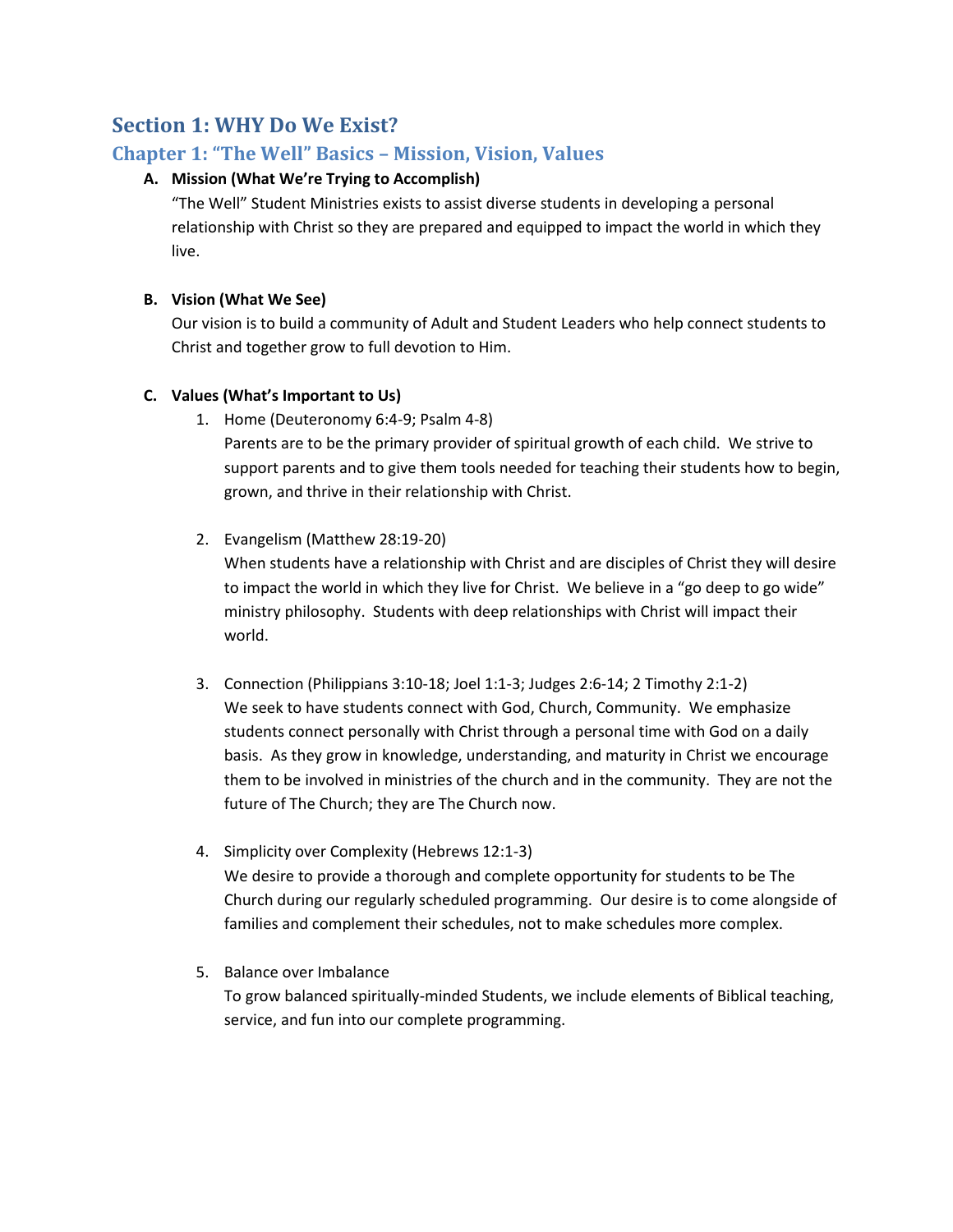#### **D. Strategy (How We Do It)**

1. Step 1- Building Bridges (Mark 2:13-17)

We teach and train our students to connect their friends with the Gospel and the Body of Christ. Our "Weekend Well", Youth Nights, Youth Alpha, Park and Plugs, Pool Parties, Dare2Share, and New Year's Eve Eve Party are all part of this step either through teaching/training or as an easy "on ramp" into our Student Ministries. The transitions from "The Block" to "The Well" and from "The Well" into "Venture" are key connection points in the overall plan of our Student Ministries.

- 2. Step 2- Weekend Well Services (Acts 1:8; Heb. 10:24-25; 1 Pet. 2:12) Weekend Well Services are all about Connecting with God, friends, leaders, and Youth Night Small Groups. In the process students learn Bible basics, discuss and discover truth, meet new friends and leaders, and are challenged to take their faith to the next level. This is an Introduction to Christianity and the Church.
- 3. Step 3- Student Ministry Small Groups (Ps. 133:1; Acts 2:42-47; 2 Tim. 2:2; Heb. 3:12-13) Small Groups are all about students "Going Deep" with God, friends, and leaders. In the process, they dig into God's Word, become great friends, enjoy yummy food, serve together, practice accountability, and have fun! This is Biblical Community in action! These Small Groups are grade and gender-based. Groups consist of 3-5 students, 1-2 Student Leaders, and 1-2 deeply committed Adult Leaders.
- 4. Step 4- Service, Experience, and Challenges Over the course of each year there are different opportunities to "stretch" our core and new students. These opportunities happen inside of Small Groups, Overflow Service Nights, Missions Trips, and in other church wide opportunities to serve others. We place a special emphasis on Students "ministering down" by serving younger students, children, or infants.
- 5. Step 5- Graduation (Romans 12:2) Our goal is to present students who have a personal relationship with Christ and who are prepared and equipped to impact our world for Him to the body of our church. We also desire to help them transition well into our Venture Young Adult Ministry which has now become a bridge between Student Ministries and Adult Community Groups and Deeply Rooted Classes.

#### **E. Times (When We're Together)**

- 1. Saturday 6pm/Sunday 11am- "Weekend Well"- Middle and High School Students
- 2. Wednesday 6:30-8pm- High School and Middle School Small Groups
- **F. Leader Emphasis (Your Role & Focus)**